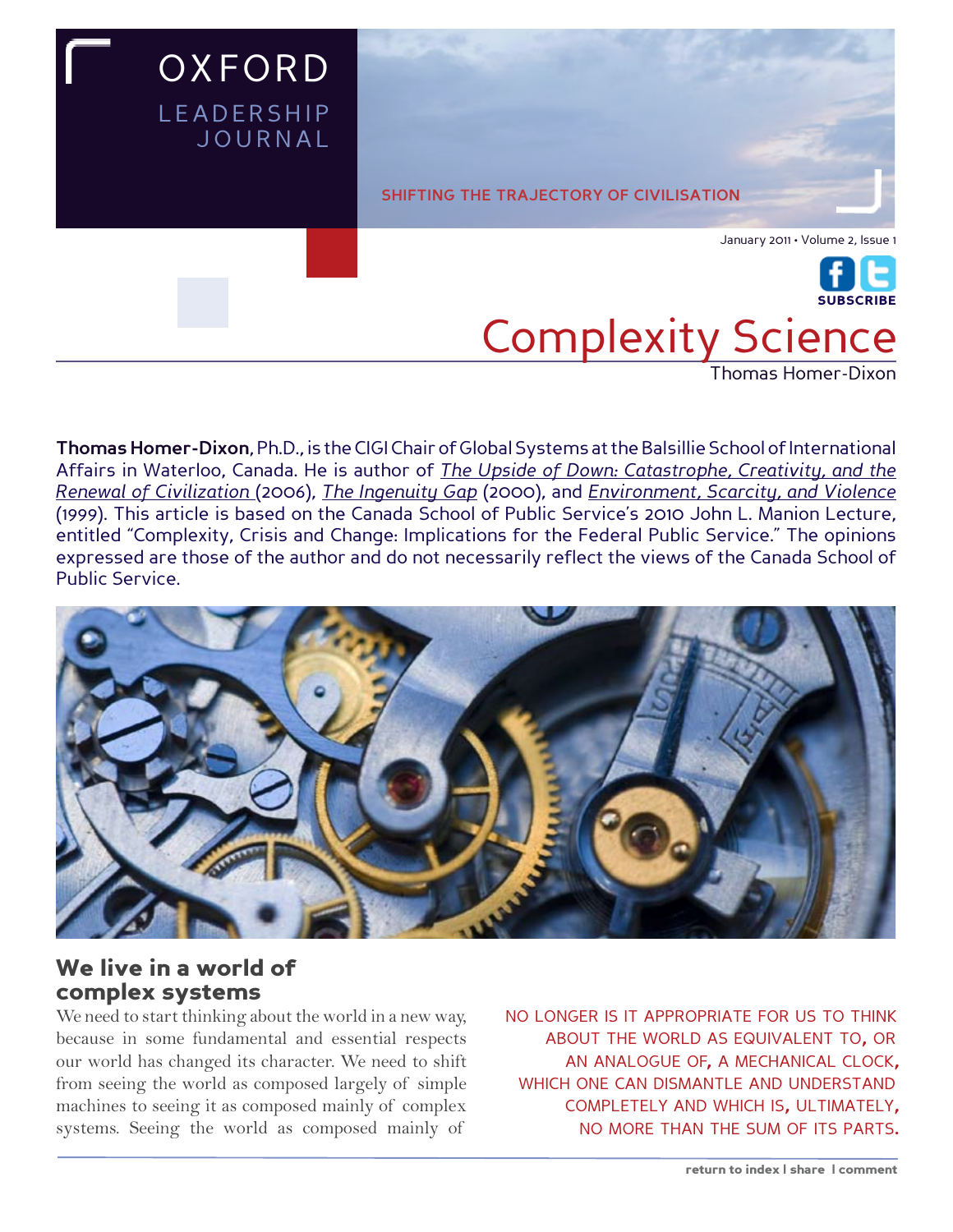## complexity science isn't <sup>a</sup> fad. i will offer a brief survey of some core concepts and ideas, and <sup>i</sup> will make <sup>a</sup> strong case that... they can help us develop new strategies for generating solutions and prospering IN THIS WORLD.

simple machines might have been appropriate several decades ago: we commonly thought of our economy, the natural resource systems we were exploiting, and our societies in general as machines that were analogous, essentially, to a windup clock. Each could be analyzed into parts, with the relations between those parts precisely understood, and each was believed to be nothing more than the sum total of its parts. As a result, we believed we could predict and often precisely manage the behaviour of these systems.

But now, increasingly, we live in a world of complex systems, and we have to cope with the vicissitudes of these systems all the time. Earth's climate is clearly complex. Ecological systems are complex, and we've often managed them miserably when we've assumed they worked like simple machines – take a look, for example, at what we did to the east-coast fishery. Our economy, especially the global economy, is a complex system. Our energy systems, such as our electrical grids, are increasingly behaving like complex systems. Food systems, information infrastructures, and our societies as a whole all exhibit characteristics of complex systems.

No longer is it appropriate for us to think about the world as equivalent to, or an analogue of, a mechanical clock, which one can dismantle and understand completely and which is, ultimately, no more than the sum of its parts. Instead we have to think in a new way.

To do so, we must first ask: What is complexity and what features distinguish complex systems from other kinds of systems? Surprisingly, even some of the world's leading complexity thinkers have trouble answering this question. They tend to provide a checklist of properties common to complex systems, as I will in a moment. But to a certain extent, understanding complexity requires that one work with complex systems for an extended time and then study in depth the literature on complexity. In this way, one eventually develops an intuition for what complexity is.

Instead, let's consider some properties that I regard, for the most part, as necessary features of complex systems.

Most complex systems have many components. They also have a high degree of connectivity between their components – an issue discussed extensively below because we need to unpack it completely. Additionally, complex systems are thermodynamically open. By this I mean that they're very difficult to bound: we can't draw a line around them and say certain things are inside the system while everything else is outside. As a result, in terms of their causal relationships with the surrounding world, complex systems tend to bleed  $out - or ramify$  or concatenate out – into the larger systems around them. And ultimately the boundary that we draw demarcating what is inside and what is outside is largely arbitrary.

Flowing across this boundary are information, matter, and most importantly energy. The flow of high-quality energy into complex systems allows them to sustain their complexity. In thermodynamic terms, these systems maintain themselves far from equilibrium. If we take away this energy, they start to degrade.

our world is unquestionably becoming more complex. it's becoming more connected, we see larger flows of energy into our socio ecological systems, it's exhibiting greater non-linearity, and it's exhibiting lots of emergent surprises

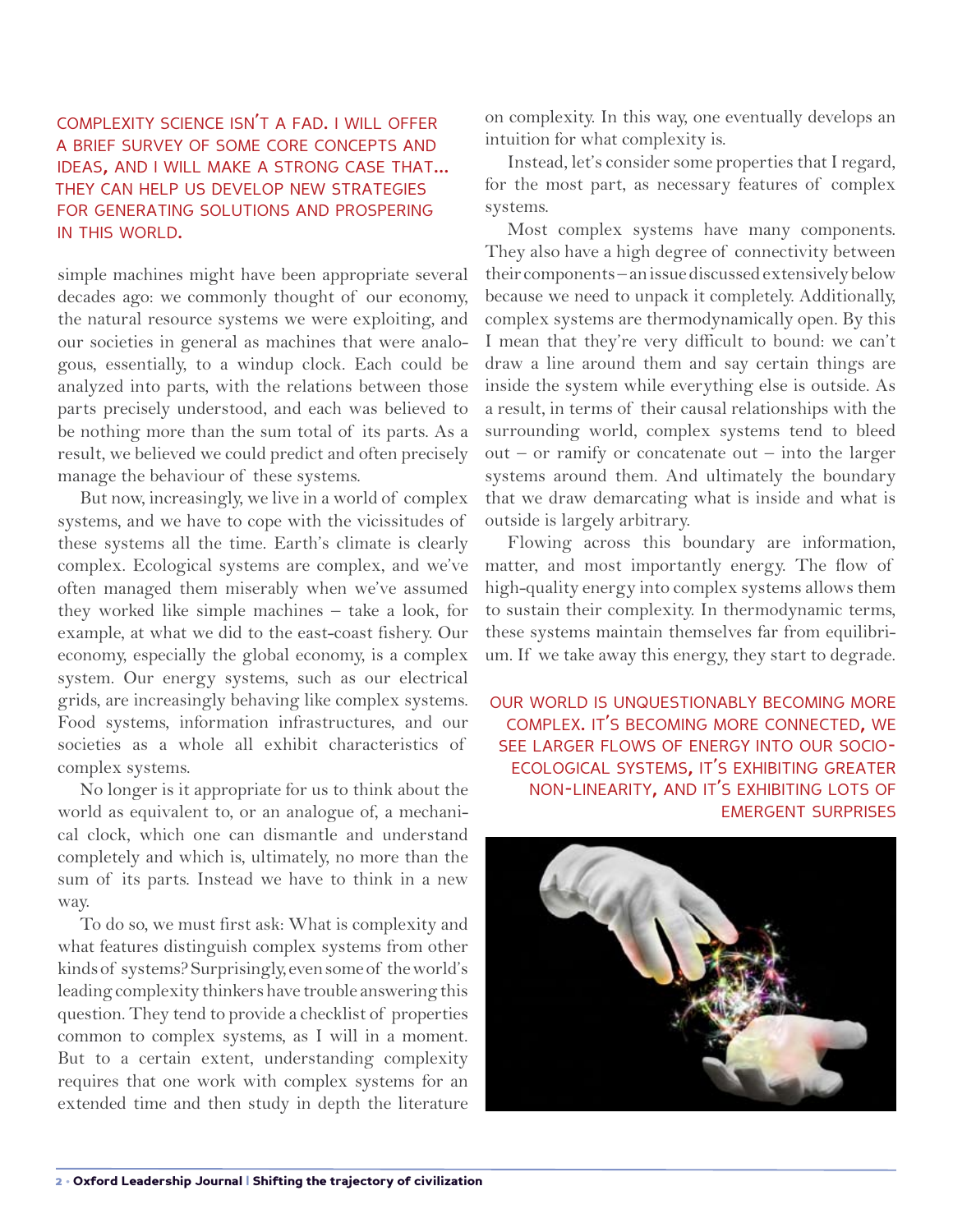The complexity disappears, they become simple, and they fall apart. This is an important point that we will return to.

The behaviour of complex systems is also nonlinear. By this, complexity specialists mean something very specific: in a non- linear system small changes can have big effects, while sometimes big changes in the system don't have much effect at all. These systems exhibit, therefore, a fundamental disproportionality between cause and effect. In contrast, in a simple machine small changes generally have small effects, while big changes have big effects. This difference in the nature of causality is one of the fundamental ways of discriminating between a simple machine and a complex system.

Finally, we have the characteristic of emergence. Emergence is probably the property that comes closest to being sufficient for complexity: if you see it, you're very likely dealing with complexity. We have emergence when a system as a whole exhibits novel properties that we can't understand – and maybe can't even predict – simply by reference to the properties of the system's individual components. It's as if, when we finish putting all the pieces of a mechanical clock together, it sprouts a couple of legs, looks at us, says "Hi, I'm out of here," and walks out of the room. We'd say "Wow, where did that come from?"

Once we have a list of common characteristics of complex systems, we can then think productively about how we might measure complexity. One method involves developing a computer program or algorithm that accurately describes or predicts the system's behaviour under different circumstances. The longer the computer program or algorithm, the more complex the system it describes. Specialists call this metric "algorithmic complexity." Experts have proposed a variety of other metrics of complexity. For our present purposes, the most important point is that by a lot of metrics our world is unquestionably becoming more complex. It's becoming more connected, we see larger flows of energy into our socio-ecological systems, it's exhibiting greater non-linearity, and it's exhibiting lots of emergent surprises – more and more, it seems, all the time.

In this regard, I want to highlight a particularly interesting characteristic of our modern societies that has led to a surge in the number of system components: the rapid dispersion of power. Enormous increases in technological power have fundamentally changed the distribution of political power within our societies. A standard laptop computer today has about as much computational power as was available to the entire American defence department in the 1960s, and in those days a computer of such power would have filled a large building. Today, this power is compressed into a little four-litre box, and these boxes are available to hundreds of millions of people around the planet. These people have at their fingertips, as a result, staggering computational, analytical, information-gathering, and communication capability. For all intents and purposes, this capability has translated into political power – a disaggregation or flattening of the social and political hierarchy – because of the diffusion throughout our societies of the capacity of groups and individuals to express forcefully their political and economic interest. In a sense, this diffusion of power has led to a proliferation of agents, which is equivalent to a rapid increase in the number of components within our societies, and in consequence a rapid increase in societal complexity.

This last point leads us naturally to the question: What, in general, causes complexity to increase?



# Sources of complexity

The most straightforward answer is that human beings introduce complexity into their social, economic, and technological systems to solve their problems. The scholar Joseph Tainter has made this point very effec-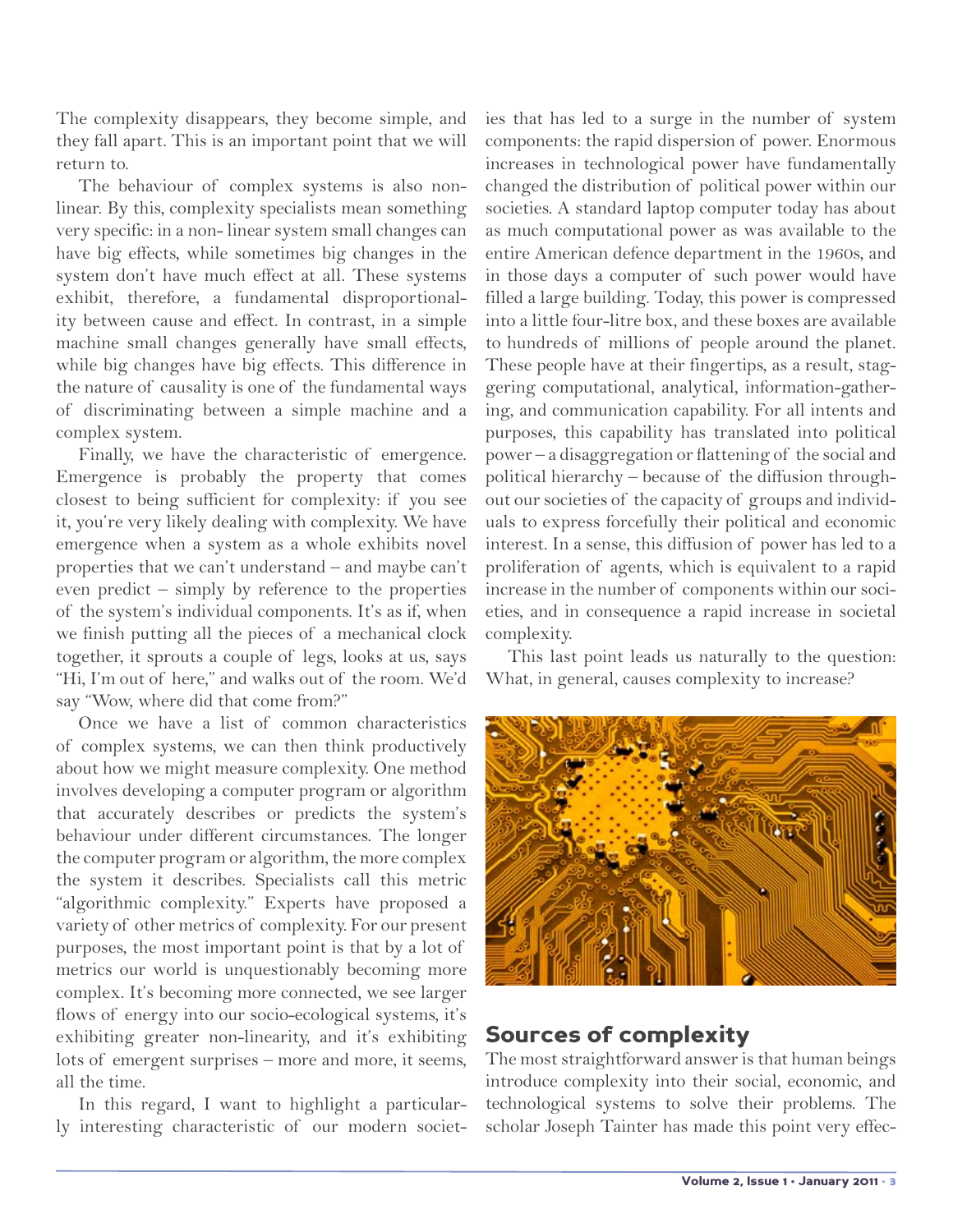tively. He suggests that over time societies encounter problems, and they tend to respond to these problems by creating more complex technologies and institutions.

This is a useful response to the question, but inevitably we can go deeper. In 1994 the economist W. Brian Arthur, one of the world's most insightful complexity theorists, wrote an article that I regard as one of the foundation pieces of complexity science. He suggested there are really three deep sources of complexity. The first is growth in co-evolutionary diversity. This process applies equally to societies, economies, and ecological and technological systems. Ecological systems offer, perhaps, the clearest illustration. Arthur says each ecological system has a number of niches or ecological roles that may or may not be filled by various species. Niches filled by one or more species are separated by vacant niches. These vacant niches offer resources of various kinds – material, food, energy – and as a result new species evolve to fill those niches. When a new species fills a niche, it automatically creates more niches, which provide further opportunities for the evolution of yet more species. In this way over time, complexity begets complexity.

Arthur shows that this important and interesting process operates within human societies. For instance, it applies to the evolution of technologies like comput-



er systems: we start with relatively simple computers and associated components; then new technologies, such as software packages, and hardware, such as printers and backup systems, are developed to fill the gaps between those entities, thus creating further gaps that yet newer technologies can fill.

A second process Arthur identifies is structural deepening. It's a very different phenomenon: if growth in co-evolutionary diversity happens at the level of the whole system, structural deepening happens at the level of the individual component or unit within the system. As these components (such as species in an ecological system or firms in an economy) compete with each other, they tend to become more complex in order to break through performance barriers. This idea is similar to Joseph Tainter's: as a species, firm, or organization confronts problems in its environment, it responds by becoming more complex.

We can see structural deepening at work in many of our technologies. Compare for instance an automobile engine back in the 1960s with one produced today. The modern engine runs much more cleanly, it's far more efficient, and it has other attributes that make it a great improvement over the earlier version. But back in the 1960s, you might have been able to fix the engine yourself. I would challenge you to do so now. As the world gets more complex – as it structurally deepens – we have become more reliant on specialists to take care of us and to provide essential services.

Finally, Arthur talks about the phenomenon of capturing software, in which larger systems appropriate or capture the grammar that governs the operation of smaller or subordinate systems. Arthur points to the way societies have captured the software – or the fundamental physical grammar – of electricity and have then used electricity in all kinds of marvellous ways to improve people's lives. But in the process, we have made our world much more complex.

#### Complexity depends on high-quality energy

I want to turn now to the relationship between energy and complexity, a topic I've already mentioned. I've noted that over the course of their history human beings have dealt with their problems by developing more complex institutions and technologies. Joseph Tainter

4 • Oxford Leadership Journal | Shifting the trajectory of civilization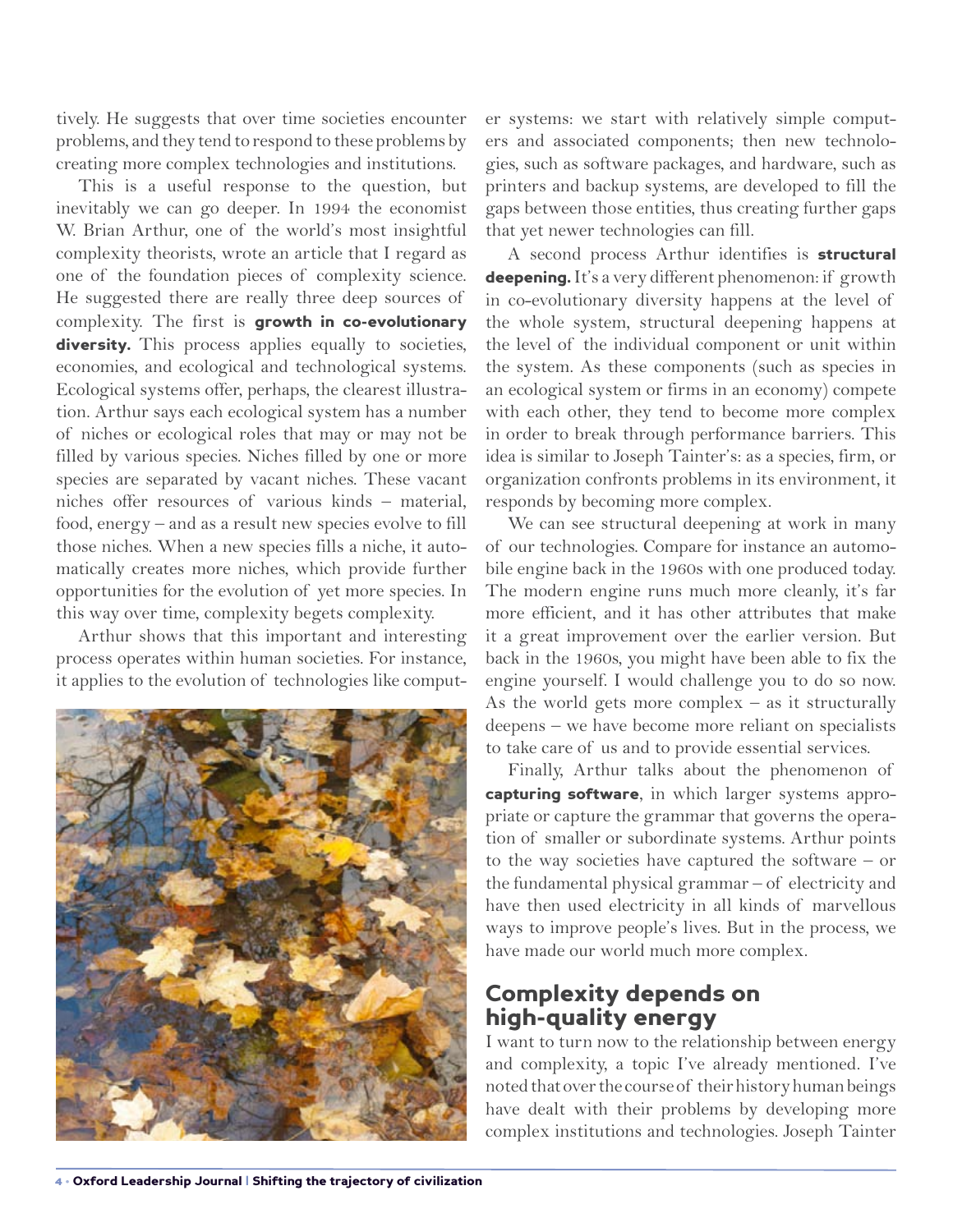has additionally emphasized that as we develop more complex institutions and technologies, our requirement for high-quality energy to build and sustain these institutions and technologies generally rises. Today's modern cities for instance, exhibit extraordinary complexity from the point of view of, say, somebody in the 19th century, and the energy inputs needed to sustain these urban systems are in many respects beyond belief. (I use the term "high-quality" to refer to the thermodynamic quality of the energy in question. Some forms of energy like natural gas and electricity are very useful for doing work – essentially they can be used for a lot of different purposes – while others, like the ambient heat in our natural surroundings, are not much good for anything. A modern society can't sustain its complexity with low-quality energy; it needs copious quantities of high-quality energy.)

Now the problem, of course, is that humankind is going through a fundamental energy transition. We're facing supply constraints for one of humankind's best energy sources – oil. I want to emphasize the significance of this change in our circumstances. Conventional oil provides 40 percent of the world's commercial energy and around 95 percent of the world's transportation energy. It's literally the stuff the planet's economy runs on, and in thermodynamic terms it's very special. Three tablespoons of oil contain as much free energy as would be expended by an adult male labourer in a day. Every time we fill up a standard North American car, we put the equivalent of two years of manual labour into the gas tank. For the last century or so, cheap oil has translated into essentially dozens of nearly free slaves working for each one of us.

The oil age began in 1858 in Oil Springs, Ontario with the first commercial discovery of oil, and it will end around the middle of this century – lasting about two centuries all told. This statement doesn't mean that we are going to run out of oil by 2050; rather, it means we're going to switch to something else, because oil will become much more expensive than it is now.

By "expensive" I mean energetically expensive. Even now, drillers are going further into more hostile natural environments to drill deeper for generally smaller pools of lower-quality oil. They're working harder for every extra barrel. The trend is long- term,



every time we fill up a standard north american car, we put the equivalent of two years of manual labour into the gas tank. for the last century or so, cheap oil has translated into essentially dozens of nearly free slaves working for each one of us.

inexorable, and striking. In the 1930s in Texas, drillers got back about 100 barrels of oil for every barrel of energy they invested to drill down into the ground and to pump oil out. Today, the "energy return on investment" (as specialists call it) for conventional oil in North America is 17:1. For the tar sands in Alberta it's around 4:1; so producers get back about four times the energy they invest. For corn-based ethanol the figure is about 1:1, which means producers put in about as much energy as they get back. Corn-based ethanol is a great subsidy for farmers but a terrible energy technology.

Taking the average energy return on investment of all energy sources in our economy, as we slide down that slope from 100:1 to 17:1 to 4:1 to 1:1, we're inexorably using a larger and larger fraction of the wealth and capital in our economy simply to produce energy, and we have less left over for everything else we need to do – like solving our increasingly difficult problems. Steadily more expensive energy will have all kinds of effects on our societies, but most fundamentally it will make it progressively harder for us to sustain our societies' complexity.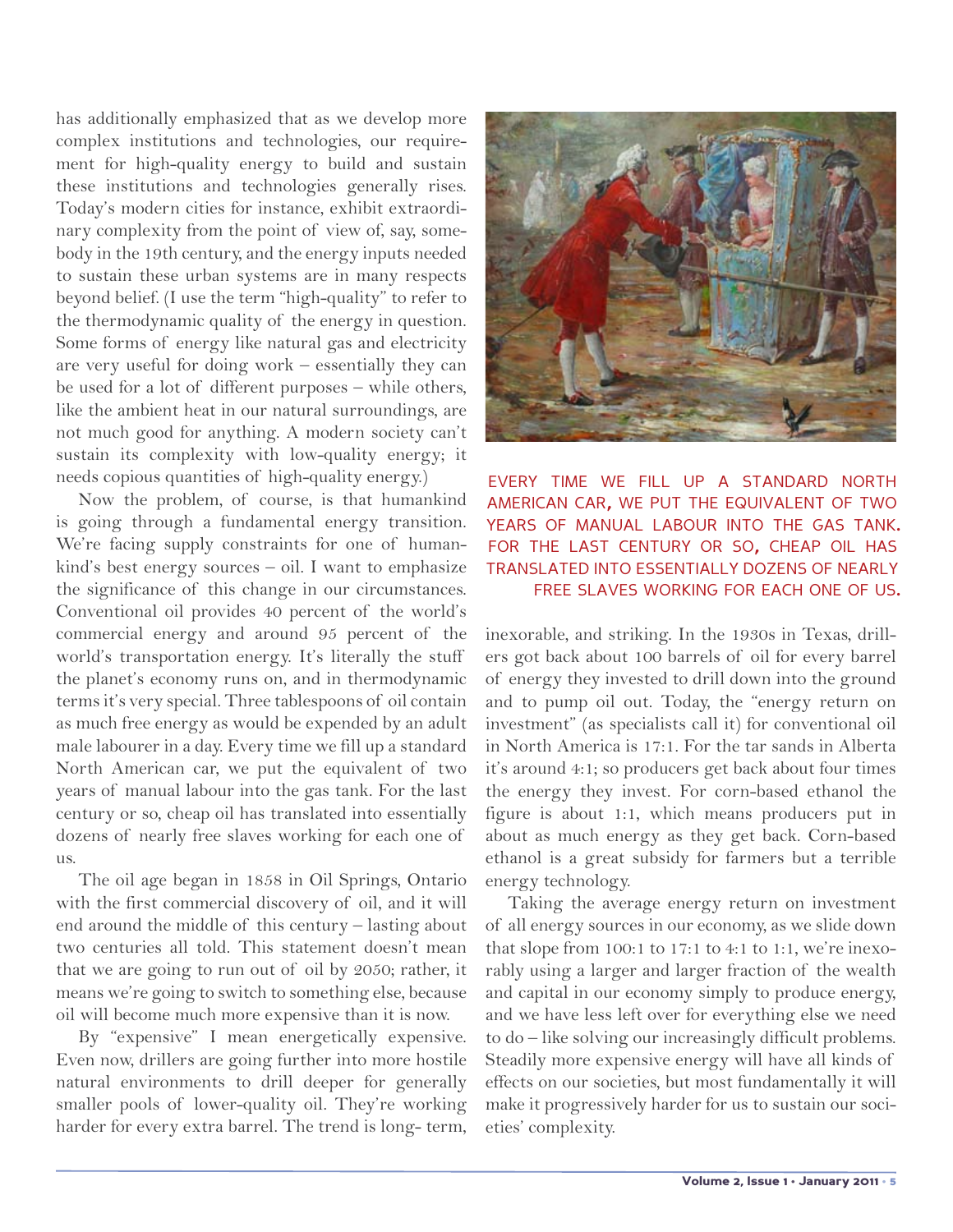I'll come back to this issue later in my presentation, but first I'd like to address the question: Is rising social, economic and technological complexity a good thing or a bad thing? I would say that it depends on the state of evolution of the complex system in question. Before I elaborate further, I'll answer the question in brief.

#### The good and bad sides of complexity

Greater complexity is often a good thing. We wouldn't be living as we do now if it weren't for complexity. We are vastly healthier, we live longer, and we have enormously more opportunities, options, and potential in our lives as a result of the complexity we have introduced into our technologies and institutions. As Tainter argues, complexity helps us solve our problems.

Often, too, complexity is a source of innovation because it allows things that would not otherwise be combined to be brought together in unexpected ways. The complexity theorist Stuart Kauffman calls these combinations "autocatalytic sets." Complex societies are like a big stew: we throw in all kinds of different things, mix them together for a while, and then see what happens. Richard Florida's theory of innovation in urban areas picks up on this idea: large, diverse, and tolerant cities are engines of innovation, because they allow for countless novel and unexpected combinations of people, ideas, cultures, practices and resources.

Finally, complexity provides us with greater capacity to adapt to change, at least under certain circumstances. To the extent that complexity boosts diversity in a societal system, we have available a wider repertoire of routines, practices, and ideas for adaptation and survival when our external environment changes and new challenges arise. Some people, firms, organizations, groups, or cultures will do well and some of them won't, but diversity raises the likelihood that at least some components of the social system will prosper in the face of change.

Similarly, if a system has distributed capability and redundancy – as many complex systems do – then if one component of the system is knocked out because of an accident in a technological system, a pathogen in an ecological system, or a fire in a forest, other components can step in to prevent cascading damage to the larger system.

In all the above respects, complexity is a good thing. But inevitably there is another side to the story, and increasingly I think we're seeing the bad side of complexity. First of all, complexity often causes opacity; in other words, complexity prevents us from effectively seeing what's going on inside a system. So many things are happening between the system's densely connected components that it becomes opaque. Complexity also contributes to deep uncertainty. While opacity is a variable that operates in a slice of time – say, the present – uncertainty arises when you try to project the behaviour of a system forward into the future. The further we try to predict into the future, the fewer clues we have about what the system is going to do and how it's going to behave.

As our world has become more complex, we have, in fact, moved from a world of risk to a world of uncertainty. In a world of risk, we have data at hand that allow us to estimate the probabilities that any given system we are working with will evolve along certain pathways, and we can also estimate the likely costs and benefits associated with evolving along one of those



this is <sup>a</sup> world filled with "unknown unknowns." ... indeed, it's in such common use in the us military that people abbreviate it to "unk unks."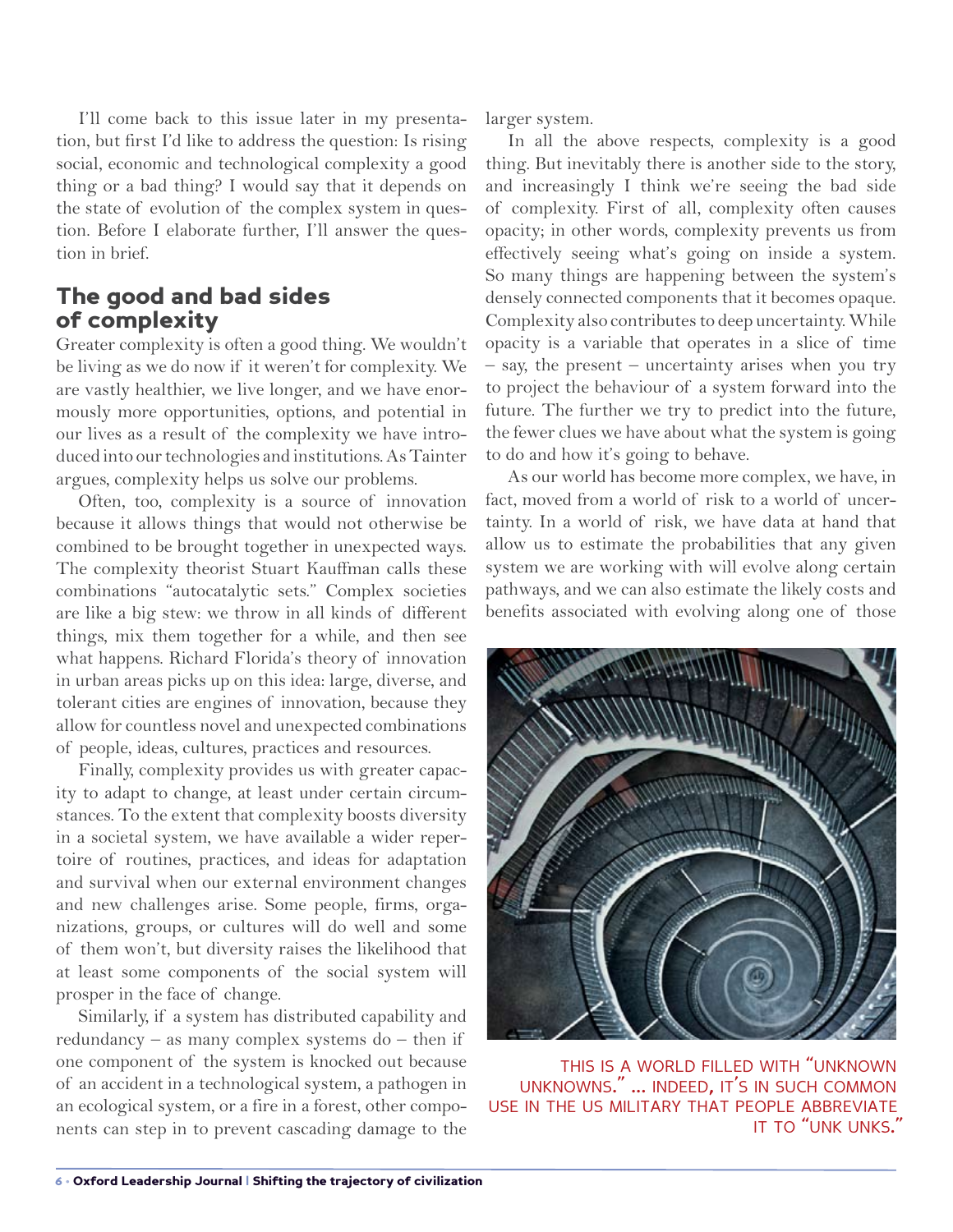pathways or another. In a world of uncertainty, we simply don't have a clue what is going to happen. We don't have the data to estimate the relative probabilities that the system will evolve along one pathway or another; in fact we don't even know what the possible pathways are. And we certainly can't estimate the costs and benefits that will accrue to us along different pathways.

This is a world filled with "unknown unknowns." I find it interesting that members of the military who have seen combat are deeply familiar with this concept. Indeed, it's in such common use in the US military that people abbreviate it to "unk unks." From their hard personal experience, soldiers know that surprises happen on the battlefield. Surprises come out of the blue. In his renowned treatise On War, Carl von Clauswitz, the 19th century Prussian military theorist, wrote about "friction" on the battlefield and the "fog of war." Military people throughout history have known that they can't plan and predict everything. They have known that in a world of uncertainty and unknown unknowns, we are ignorant of our own ignorance; often, we don't even know what questions to ask.

Not only are complex systems opaque and uncertain, they also exhibit threshold behaviour. By threshold behaviour I mean a sharp, sudden move or "flip" to a new state. This new state may or may not be a new equilibrium – that is, it may or may not be stable. In the wake of the collapse of Lehman Brothers in September 2008, the world economy certainly flipped somewhere – it clearly exhibited threshold behaviour – but it's not at all clear that it flipped to any kind of equilibrium, because the crisis continues to unfold today. As we have seen with the world economy, electrical grids, and large fisheries, complex systems exhibit a capacity for sudden, dramatic change.

Not all instances of threshold change are bad. The fall of the Berlin Wall and the subsequent collapse of the Soviet Union were, I would argue, indisputably good things. But to the extent that the sudden change is a surprise, so we're not ready for it, and to the extent that our existing regime of beliefs, values, rules, institutions, and patterns of behaviour are tightly coupled to the former situation, and we don't have any clear plans to adapt to the new situation, then threshold change is basically a bad thing.



Complexity can also cause managerial overload. This is basically an issue of information flow. I imagine I'm ringing bells in your heads when I say that today our cognitive capacity is too often exceeded by too many things happening at too high a rate. With email, BlackBerries, iPhones, and the like, we're all at the convergence point of multiple streams of information, and we're all juggling five, ten or more tasks or crises simultaneously.

In the last 30 years or so, with the development of fibre optic cables and advanced information switching systems, humankind has increased its ability to move information by hundreds of millions of times. But our ability to process that information in our brains has stayed the same. So waves of information pile up at the doorstep of our cerebral cortex. The proliferation of urgent demands produces decidedly sub-optimal responses like multitasking and superficial information processing, and it sharply increases stress. And if this stress exceeds the coping capacity of a person, organization, or society, it can ultimately lead to systemic breakdown.

Additionally, complexity is a bad thing when it boosts the vulnerability of systems to unexpected interactions and cascading failures. These outcomes result from a combination of dense connectivity and tight coupling between system components. Dense connectivity and tight coupling are often conflated, but they are really distinct phenomena. The former means the system has lots of links between its components. In our modern societies, new information technologies have boosted enormously the number of links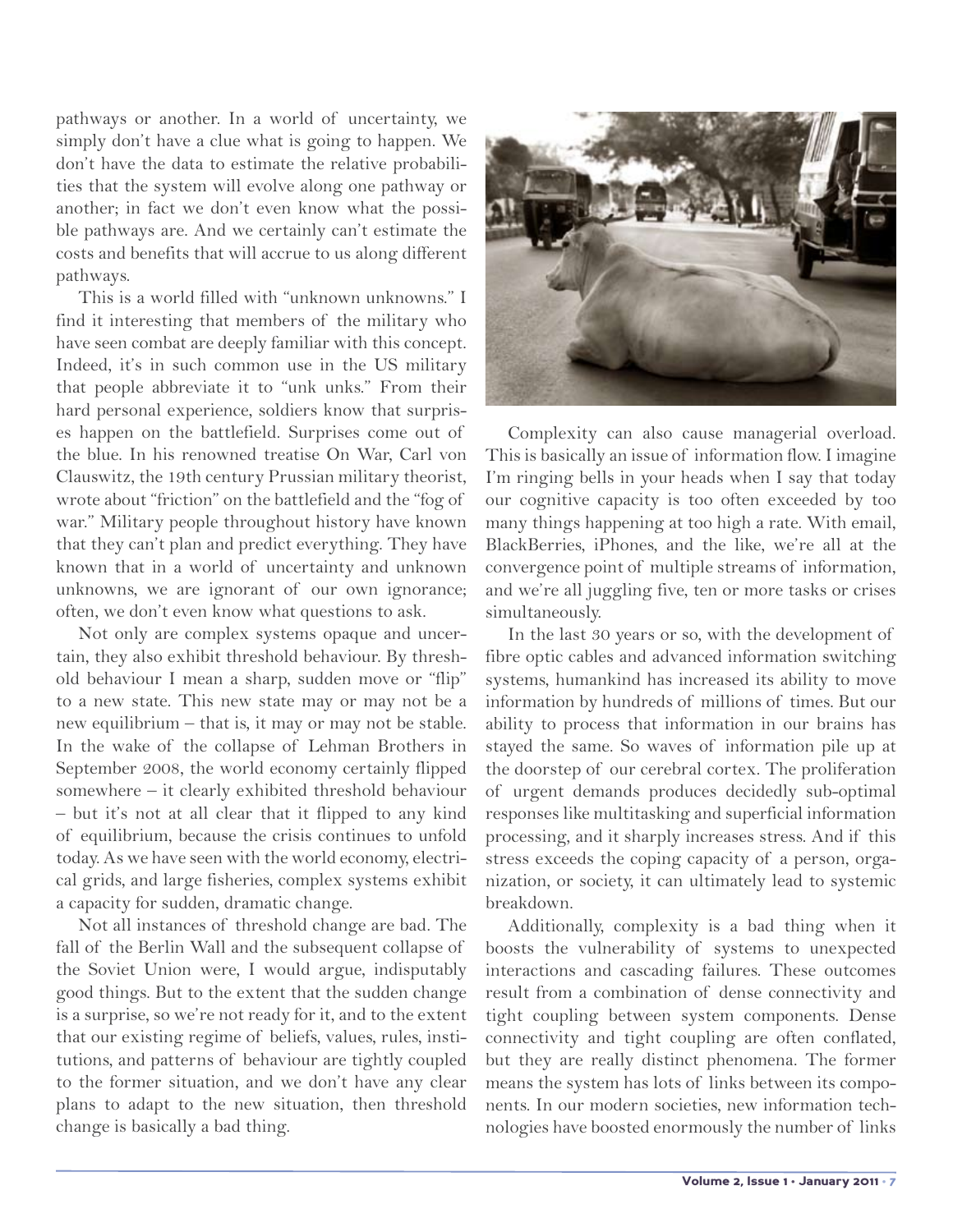

between people, organizations and technologies. Tight coupling, on the other hand, means that two events in a given system are separated by a very small physical space or a very short interval of time.

When we link together tightly lots of previously unconnected things, we sharply raise the probability of unexpected interactions. A couple of decades ago, in his marvellous book *Normal Accidents,* the Yale sociologist Charles Perrow detailed the dangers of unexpected interactions within increasingly densely and tightly coupled systems. Today, Perrow's warnings seem prescient, especially since humankind is now connecting together entire systems that were previously largely independent. For example, the spike in energy prices in the summer of 2008 showed that the world energy system is not only tightly linked to the world economy (many economists believe that the 2008 energy shock was the precipitating cause of the US recession and, ultimately, the current world economic crisis), but also now to the world food system. Higher oil prices stimulated a rush to biofuel production, which caused huge tracts of land to be switched from food to biofuels; this change in turn caused a surge in basic food prices around the world. Such consequences are exceedingly hard to predict in advance. Once again, we're in a world of unknown unknowns.

Dense connectivity and tight coupling also raise the probability of cascading failures. Think of a row of dominoes falling over: the dominoes are close enough together that tipping the first one tips all the rest in succession. Cascading failures occur more often now in our modern systems because the sharply higher speed and volume of movement of energy, material and information between components of our economies, societies and technologies has dramatically tightened the physical and temporal proximity of events in these systems.

I use the analogy of a system of cars tailgating each other at high speed on a freeway. The cars are travelling fast and close together, so they cover the distance between themselves in an instant. Then, if one driver is not really paying attention, perhaps because he or she is entering a text message into a BlackBerry while switching lanes, a sideswipe happens and in a flash dozens of cars are piled in a heap.

This image looks a bit like the American economy about a year ago and maybe the global economy in a few weeks or months. I would argue that the resemblance is more than superficial.

Last but not least, complexity is sometimes a bad thing because it increases brittleness. To explain why, I need to outline ideas developed by one of the world's most brilliant ecologists, a Canadian, C.S. or "Buzz" Holling. Holling's ideas on system brittleness – more specifically on system *resilience* – fall under the general rubric of Panarchy Theory. Panarchy Theory is staggeringly powerful, and conceptually, it is the most difficult topic to address.

## Evolution of complex adaptive systems (Panarchy Theory)

Panarchy Theory represents the evolution of *complex adaptive systems* (that is, systems that adjust or adapt to their external environment as that environment changes) in three-dimensional space. This space is defined by the variables, potential, connectivity, and resilience, as you can see in the accompanying figure.

By potential, Holling and his colleagues (now spread around the world in a loose-knit organization called the Resilience Alliance) mean the possibility for novelty within a system. A rough analogue would be the system's information content. By connectivity, they mean something very much like the concept of connectivity we've described. Finally, for Holling and his colleagues, resilience is the capability to withstand shock without catastrophic failure. As one of the New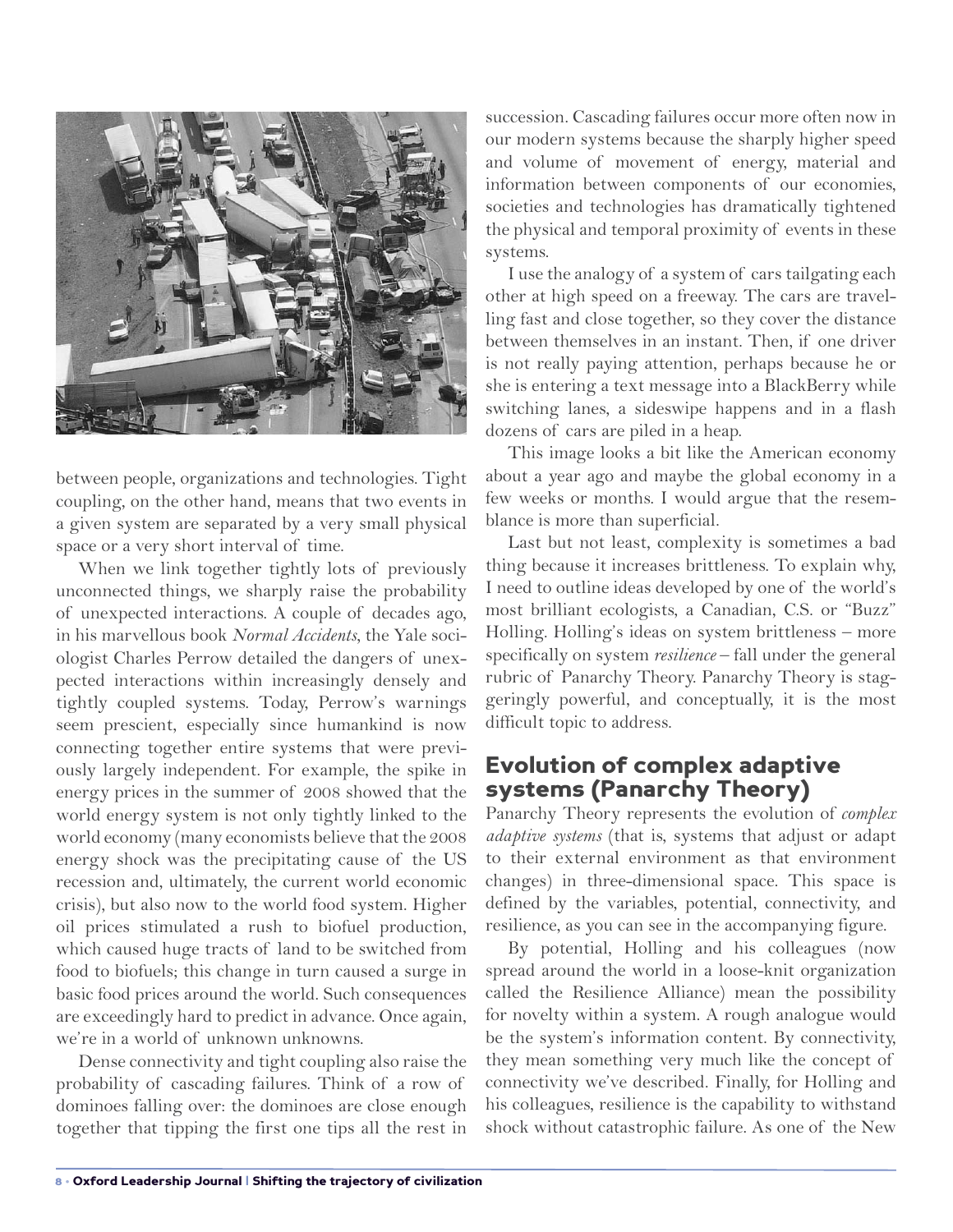

Synthesis documents says, resilient systems are able "to adapt and adjust to unforeseen events, to absorb change, and to learn from adversity."1

The accompanying figure is my own interpretation of this "adaptive cycle." Specifically, to make it easier for a lay audience to grasp, I've reversed the orientation of the resilience variable, which has caused some change in the shape of the three-dimensional loop, but nothing that interferes with the model's underlying message.

To illustrate the adaptive cycle, let's take a simple example from Holling. He began his work studying forests, in particular the spruce forests in New Brunswick, because he was interested in understanding outbreaks of spruce budworm. In terms of its potential, connectivity, and resilience, a young forest starts at the rear of the cube, in the far bottom corner. It has relatively low information content, which in this case means a limited number of species or a limited amount of genetic information across the entire forest genome. The species and organisms are dispersed loosely across the landscape and thus are relatively loosely connected. But precisely because of this loose connectivity, the forest exhibits high resilience.

As the forest grows and moves towards a climax state at the cube's front, centre, and top, it climbs what Panarchy theorists call the adaptive cycle's "front loop." It becomes more and more connected, because more species move in, and they develop more relationships among them in terms of flows of material, energy, and fundamental elements (such as carbon, sulphur, nitrogen). As the forest climbs the front loop, potential for novelty also rises: mutations in the forest's genetic material proliferate; these mutations may not be expressed, but they are available as possibilities of future novelty. Interestingly, the whole system eventually becomes less resilient too, for reasons I'll explain shortly.

This model has enormous power to explain the evolution of other kinds of complex adaptive systems, including economies, firms, organizations, institutions, technological systems, and even whole societies. I would suggest, in fact, that it captures many characteristics of today's global socio-ecological system. We now have to think of humankind's global society and economy as intimately linked with an ecological system that provides the food, energy, and resources it needs to sustain itself. This global system in its entirety is now very tightly coupled, with both enormous information content and potential for novelty, but nonetheless declining resilience.

What happens at the top of the front loop is a very important part of the adaptive cycle's story. Eventually, because of the combination of loss of resilience and some proximate trigger  $-$  in the case of a forest, perhaps a drought or the outbreak of fire or disease – the system breaks down. At this moment the timeframe shifts: while things have progressed slowly as the forest climbed the front loop – that is, change has been relatively incremental – the breakdown process that begins at the top of the loop (called the omega phase) happens quickly. The system disaggregates or decouples, and connectivity is lost, which allows for the reorganization of the system's remaining components into new forms. This change in turn allows for

WE NOW HAVE TO THINK OF HUMANKIND'S global society and economy as intimately linked with an ecological system that provides the food, energy, and resources it needs to sustain itself.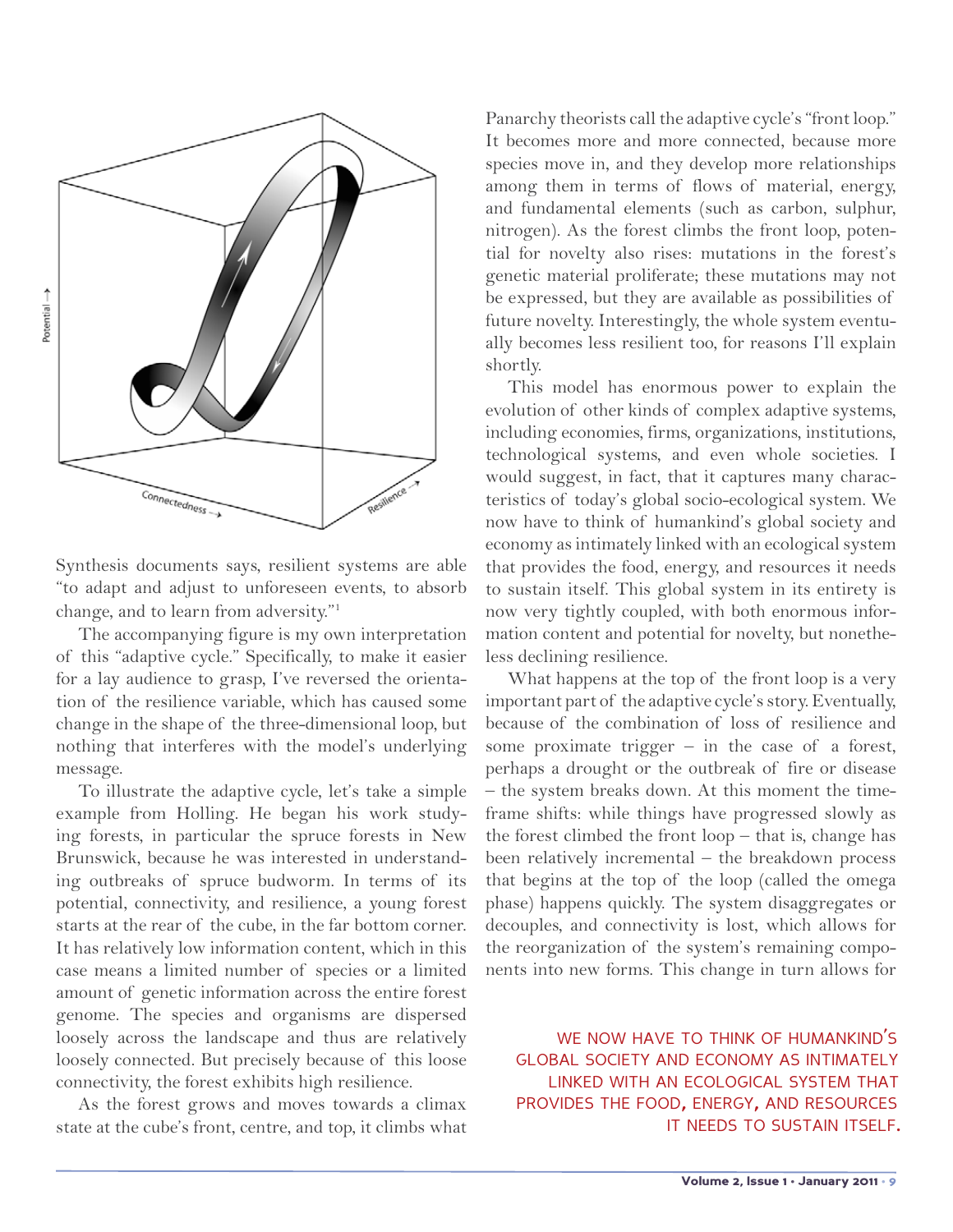the adaptation of the system to a new environment or circumstance.

So breakdown is a vital part of adaptation, an idea that's by no means foreign to us. Joseph Schumpeter, the great Austrian economist of the middle 20th century, introduced the idea of "creative destruction." He argued that modern capitalist economies are extraordinarily innovative precisely because their components constantly go through cycles of breakdown and rejuvenation. When a firm goes bankrupt, its resources, including its human and financial capital, are liberated and reorganized within the economy, aiding the economy's overall adaptation.

But while we might accept this idea – more or less – within modern capitalist economies, we haven't accepted it at all within our social or political systems. Instead, when it comes to our societies and political processes, we try to extend the front loop indefinitely; we try to make sure breakdown never happens. Holling and his colleagues say that such practices simply increase the probability of an even more serious crisis – a more catastrophic breakdown – in the future.

In working with the idea of the adaptive cycle, I have concluded that it's important to add an amendment to Holling's general idea: as a system moves up the front loop, stresses of various forms build. These stresses accumulate because the system learns to displace a lot of its problems to its external environment – quite simply, it pushes them beyond its boundaries. The system might become increasingly competent at managing everything within its loose boundaries, but it pushes away things it can't manage well.

Humankind has done something like this with the consequences of its massive energy consumption: we have pushed untold quantities of carbon dioxide into the larger climate system. Now this perturbation of Earth's climate is rebounding to stress our economies and societies. The same type of phenomenon is visible in our national and global economies: as these economies have grown in recent decades, they have accumulated enormous debts to sustain demand and employment. These debts have essentially externalized to the future the present costs of consumption. Once again, though, the chickens have come home to roost: accumulating debt has recently become a huge stress – in the present – on our economies and societies.

So, while everything may *seem* to be relatively stable as a system moves up the front loop of the adaptive cycle, underlying stresses – what I've come to call "tectonic stresses" – are often worsening.

# Causes of declining resilience in complex adaptive systems

And why does resilience fall as a system approaches the top of the front loop? It appears that three phenomena common to all complex systems are at work. The first is a steady loss of capacity to exploit the system's potential for novelty. A climax forest, for instance, has clusters of species (often including very large organisms) that absorb the majority of matter and energy coming into the forest from the external environment. As a result, very little residual matter and energy is available to support the expression of other possibilities – to support the expression of novelty. Many of the mutations that might have slowly accumulated within the forest's genetic information don't have a chance to express themselves.

Canadian society today offers an interesting analogue: health care. This component of our social and economic system is gobbling up an ever-larger fraction of our total resources, leaving fewer resources to support experimentation, creativity, and novelty elsewhere in our society.

The second cause of falling resilience is the declining redundancy of critical components. As a forest approaches its climax stage, redundant components



it's actually quite difficult to say finally, once and for all, whether complexity is good or bad.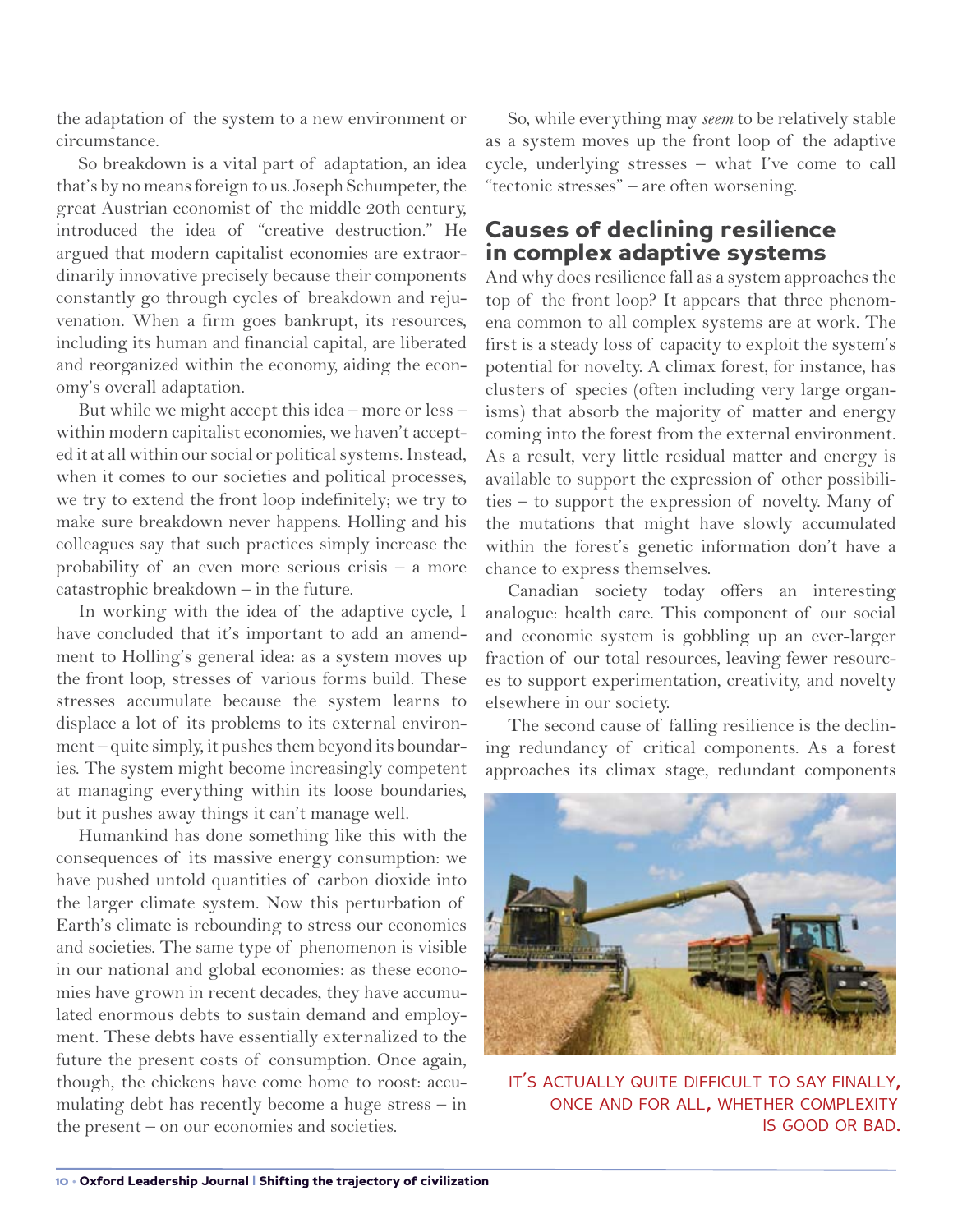#### alas, significant, even severe, breakdown is going to be part of our future. instead of denying this fact or desperately trying to figure out how to keep breakdown from ever occurring, our public managers should think about what our societies can do at moments of crisis to produce deep and beneficial change.

are pruned away. Early in the front loop, a forest might have, say, a dozen nitrogen fixing species, each of which takes nitrogen out of the atmosphere and converts it into a form useable by plants. At its climax stage (at the top of the front loop), the forest has likely pruned away much of this redundancy, so that it has only one or two nitrogen fixers left. As a result, it becomes vulnerable to loss of those particular species and, potentially, susceptible to collapse.

The similarity to processes in our world economy is striking, although the data are somewhat anecdotal. As the world economy has become more integrated, we have seen a steady concentration of production in a relatively small number of firms – analogues of a forest's nitrogen fixers. Two companies make all large jet liners, three companies make all jet engines, four companies make 95 percent of the world's microprocessors, three companies sell 60 percent of all tires, two manufacturers press 66 percent of the world's glass bottles, and one company in Germany produces the machines that make 80 percent of the world's spark plugs. I think it's safe to say that redundancy has been pruned from the global economy in the same way that Holling observes in ecological systems.

Third and finally, as a system moves up the front loop, rising connectivity increases the risk of cascading failure, which in turns lowers resilience.

For these three reasons, resilience eventually falls as complex adaptive systems mature. But in our contemporary world, we have something else happening too. As I've already noted, our global economic, social, and technological systems need almost inconceivable amounts of energy to maintain their complexity, and the steady supply of this energy is now in question. Our global systems are under rising stress at the same time they're moving steadily farther from thermodynamic equilibrium. It's as if we're pushing a marble up the side of a bowl: we have to expend steadily more energy to keep the marble up the side of the bowl, and if that energy suddenly isn't available, the marble will roll back down to the bowl's bottom, which is equivalent to a dramatic loss of complexity.

That's my brief synopsis of Panarchy Theory. I find the parallel between these ideas and what we're seeing in our world quite astonishing. I believe Panarchy Theory provides us with tools to understand our situation and think more creatively about the challenges we face.

For instance, earlier I remarked that whether we regard complexity as a good or bad thing depends to an extent on the stage of evolution of the system in question. Now I can explain what I meant in more detail. To an entrepreneurial actor dealing with a system early in its front loop of development – a period in which rising potential and connectivity are producing novel combinations and exciting innovations – complexity might look like a good thing. On the other hand, to a manager trying to keep a system running at the top of the front loop with its staggering connectivity and declining resilience, anticipating a breakdown because the system has become critically fragile, complexity might look like a really bad thing. It's actually quite difficult to say finally, once and for all, whether complexity is good or bad. We have to say that it depends – on the interests of people involved with the system in question and on the system's stage of evolution.

My interpretation of Panarchy Theory also suggests that we can expect significant breakdowns in major global systems. That statement sounds apocalyptic, and I have received a lot of grief over the years for making such statements. But I receive less grief now than I did ten years ago.

#### Effective government in a world of complex adaptive systems

At this point, you might ask: In a world of rising complexity, uncertainty, and potential for systemic breakdown, how can we possibly govern?

The challenge, I believe, is difficult, but not insurmountable. There are many things we can do to govern our societies and the world more effectively. First of all, we need to be able to identify when we're dealing with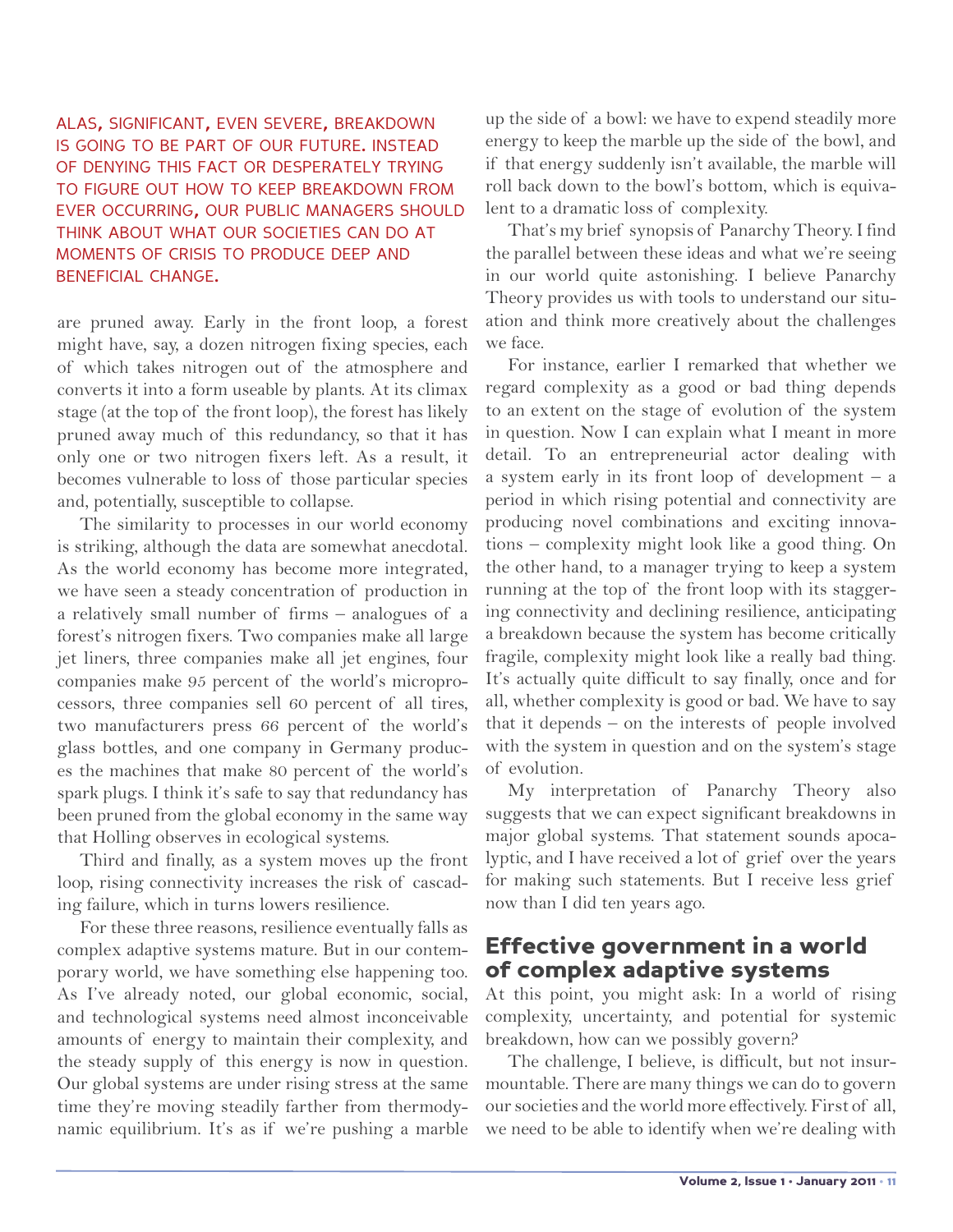a complex system or problem. I don't mean to suggest this evening that we should jettison all our previous paradigms of system management. Sometimes thinking of the world as a simple machine – or of a particular problem as the consequence of a system that operates like a simple machine – is entirely appropriate. Sometimes a Newtonian, reductionist, push-pull model of the world should guide our problem solving. But we must learn how to discriminate between simple and complex problems, which means we must have the intuition to recognize complexity when we encounter it.

When it comes to dealing with complex systems that are critically important to our well being, one of our first aims should be to increase as much as possible their resilience. As I've explained, systems that are low in resilience – that are brittle – are likely to suffer from cascading failure when hit by a shock. Such failures can overwhelm our personal, organizational and societal coping capacity, so that we can't seize the opportunities for deep and beneficial change that might accompany a shock. Boosting the resilience of our critical complex systems helps ensure that we have enough residual coping capacity to exploit the potential for change offered by crisis.

Resilient systems almost always use distributed problem solving to explore the landscape of possible solutions to their problems (what complex systems theorists call the "fitness landscape"). We can infer, therefore, that if we're to address effectively the complex problems our societies face, we need to flatten and decentralize our decision-making hierarchies and move our capacity to address our problems outwards and downwards to as many agents and units in our society as possible. It turns out that the dispersion of political power throughout our societies that we've seen recently is good, because this dispersion, if properly exploited, can aid distributed problem solving.

In short, the general public must be involved in problem solving. Innovation and adaptation should be encouraged across our population as a whole. Governance – as opposed to government – involves the collaborative engagement of the public in addressing common problems. And this engagement should involve lots of what Buzz Holling has wonderfully called "safe-fail experiments." Such experiments are generally small; if they don't work, they don't produce

cascading failures that wipe out significant chunks of larger systems that are vital to our lives.

If we want to boost our resilience and prepare for crisis, we also need to generate scenarios for breakdown. We need to look into the abyss a bit  $-$  to think about how breakdown might happen and what its consequences could be. Doing so will help us make more "robust" plans for a highly uncertain and nonlinear future. Robust decision making involves developing plans that should work under a wide range of future scenarios. The plans aren't tightly tailored to, or specified for, a particular possible future; instead, we intend that they'll produce satisfactory outcomes across many different futures. They are, in short, robust across a number of possibilities.

We're in a world of unknown unknowns and have only the most threadbare understanding of what might happen – even just a couple of years in the future. But we can still use our imaginations effectively. Whatever happens in the future probably won't map precisely onto any one scenario we develop now, but events might ultimately resemble a combination of two or three of our scenarios. We need capacity to respond that can be applied across many different scenarios.

Although it's not part of the conventional understanding of robust decision making, I would argue that this approach should also include preparing ourselves to exploit the opportunities created by crisis and breakdown, as I mentioned before. We can't always prevent breakdown, nor should we want to. People responsible for managing our public affairs, especially those in our

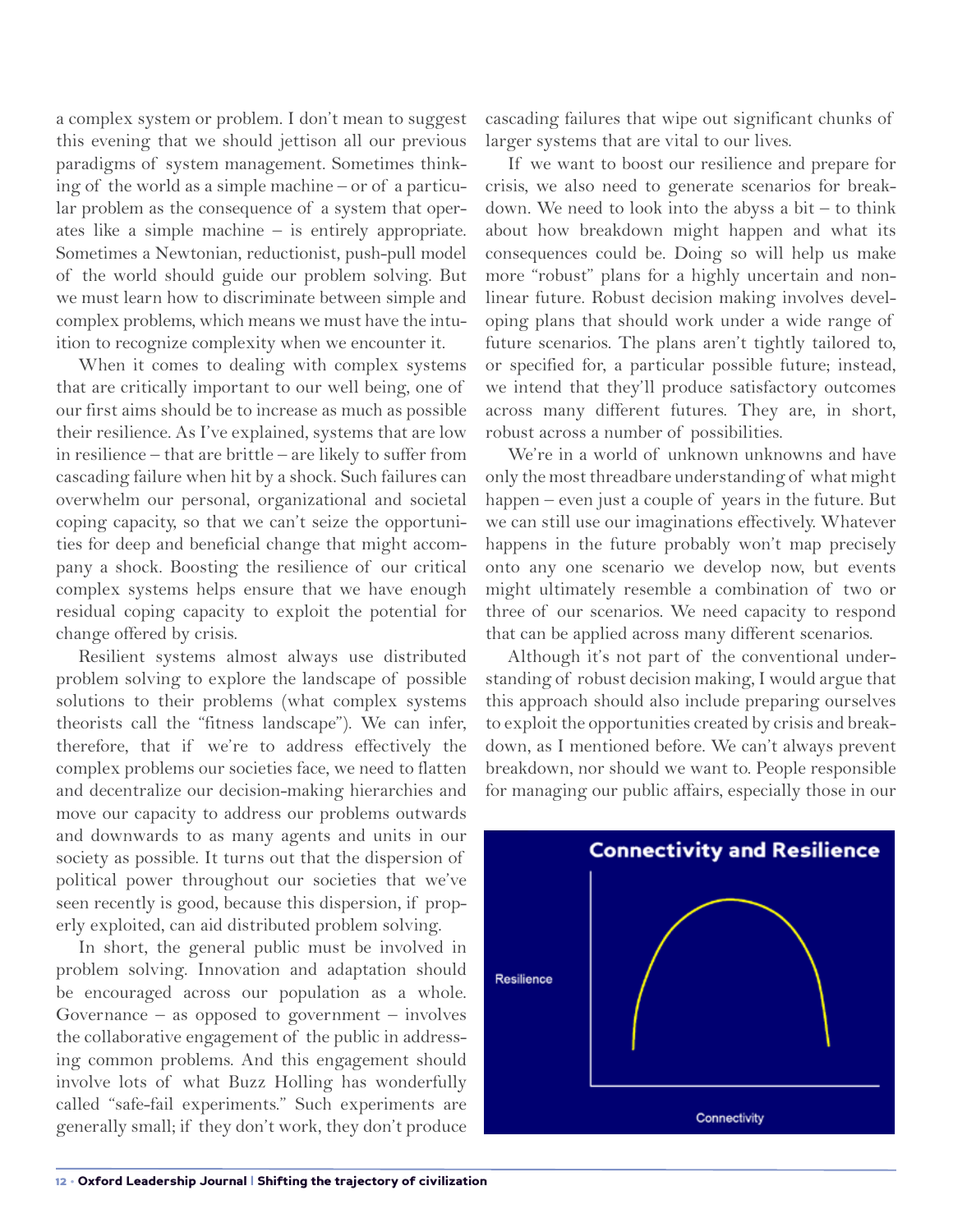public services, don't want to acknowledge this reality, because they believe their job is to make sure that breakdown and crisis never happen. Alas, significant, even severe, breakdown is going to be part of our future. Instead of denying this fact or desperately trying to figure out how to keep breakdown from ever occurring, our public managers should think about what our societies can do at moments of crisis to produce deep and beneficial change.

These are moments of high contingency and fluidity, when people are scared, worried, and looking for answers, and when conventional wisdom and conventional policies have lost credibility. We're going to be much better off if we think now about what we're going to do *then,* than if we produce ad hoc responses only when the crisis is upon us.

## Governing to increase resilience

I'm going to propose a few possible scenarios. (This is where I indulge the apocalyptic side of my temperament.) Only a decade ago, these scenarios would have seemed entirely implausible; today they seem, unfortunately, much more realistic. I'm going to focus particularly on three circumstances in which a proximate shock leads to a cascading failure in a tightly coupled, brittle system.

First, Israel and Iran go to war. Israel's fighter bombers attack Iran's nuclear facilities, crossing Saudi airspace to get there and back. Iran responds by launching missiles at Saudi oil installations and by blocking the Straits of Hormuz – immediately taking 17 million barrels of oil a day (about 20 percent of global consumption) off the world market. In Canada, because of gaps in our domestic pipeline network that prevent Alberta oil from being shipped east, much of Ontario and Quebec experience an absolute shortage of fuel. Within two weeks of the beginning of the crisis, 30 to 50 percent of the gasoline stations in central Canada close – curtailing food shipments, emergency services, and all economic activity.

What is your response going to be? I don't just mean your emergency response – your coping response – but your larger, longer-term response. How are you going to use the crisis as an opportunity to begin the hard process of reconfiguring Canada's energy supply system to make it more resilient?

#### we've learned, though, that beyond <sup>a</sup> certain point ... connectivity actually starts to produce negative consequences ... including unexpected interactions, rising potential for cascading failure, and declining resilience overall.

Here's a second scenario: terrorists launch a major radiological attack in Washington, D.C., American officials believe the attackers have come from Canada, so they close the US-Canada border – not just for a few days but for weeks. What is your response going to be? How are you going to use the incident as a chance to reconfigure the Canadian economy so that it's more resilient and more self-sufficient in a future where trade and intercourse could suddenly be curtailed again?

And finally, a third scenario – one that's not even on the margins of conversation at the moment, yet is also quite plausible. Because of climate change, China experiences three consecutive years of drought. The result is a 20 percent shortfall in the country's grain production. After China has exhausted its reserves, it enters the international grain market to buy 100 million tonnes of grain. But only 200 million tonnes of grain are available on the international market annually, so the Chinese intervention produces a sudden doubling or tripling of core food prices around the world. The consequences include major violence in developing countries and a significant political crisis in Canada.

What are you going to do? How can Canada reconfigure its food production system so that it's more resilient? Fundamentally, this would involve making it more autonomous, because resilience is largely about boosting autonomy. I don't mean complete autonomy. I'm not talking about autarky, but rather about loosening the coupling between our critical systems, such as our food system, and the rest of the world.

This point brings me directly to the contentious question of how much connectivity we want in our critical complex systems. I have concluded that resilient systems exhibit what I call "mid-range coupling." They aren't too disconnected, and they aren't too tightly connected; they're somewhere in the middle, as you can see in the accompanying figure.

There was a common perception in the 1990s that regardless of what variable you'd like to maximize on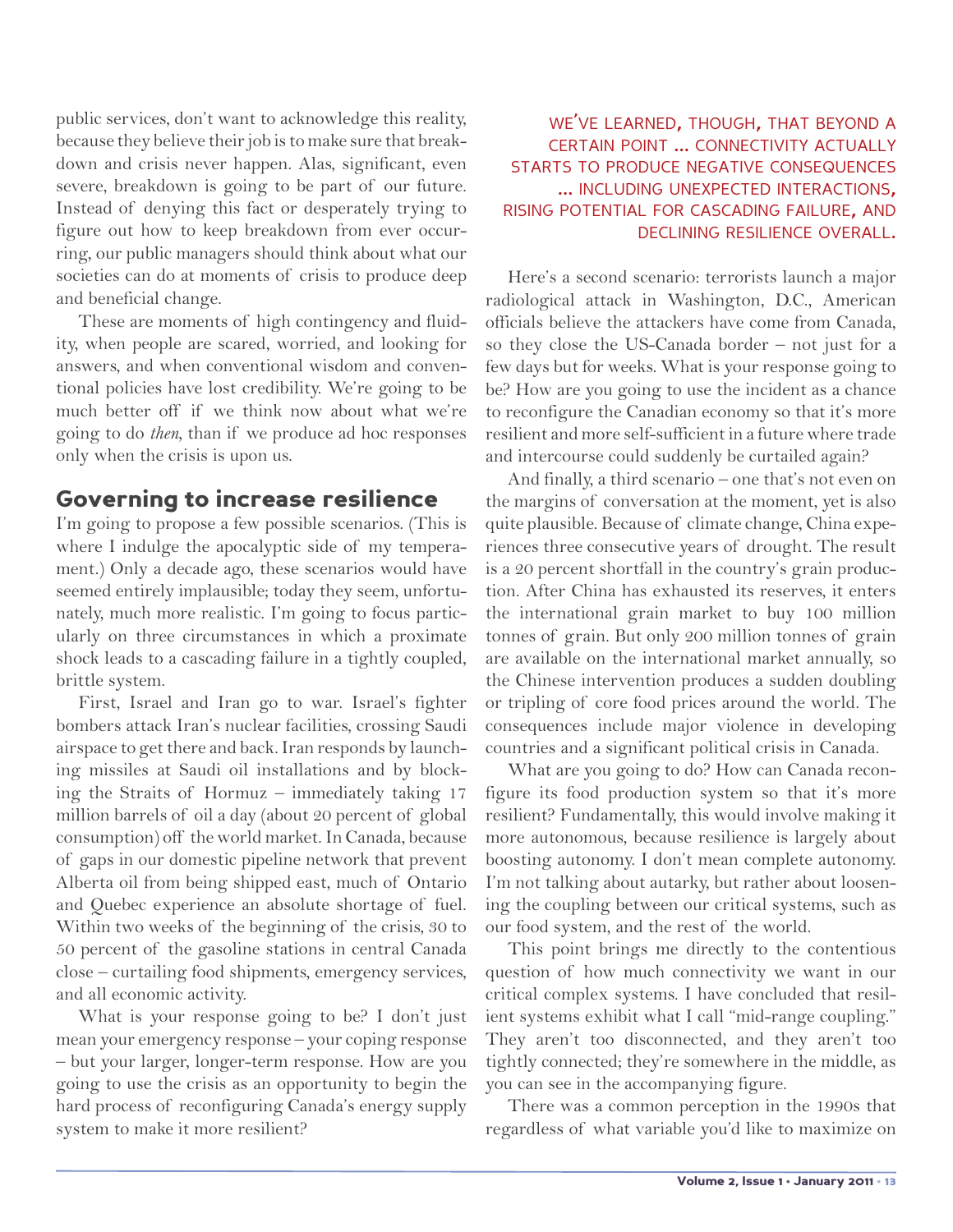the left axis of this figure – well-being, prosperity, or resilience as I have here – the relationship between connectivity and that variable was more or less reflected by a line from the figure's bottom left to its top right. In other words, most people believed that the greater the connectivity within and between our societies and within and between our critical systems, the better off we all were. In the tough intervening years we've learned, though, that beyond a certain point – beyond the middle of the range – connectivity actually starts to produce negative consequences of the kinds I have described, including unexpected interactions, rising potential for cascading failure, and declining resilience overall.

When connectivity is low, increasing it can improve things. In a loosely connected agricultural region, for instance, greater internal connectivity allows subregions that suddenly can't grow food to reach out to the rest of the system to get the food they need. But if the overall agricultural system becomes too tightly connected, it will become increasingly vulnerable to cascading failures in which a shock, like the sudden emergence of a pathogen, spreads from its entry point throughout the entire system.

#### Leadership in a world of rising complexity

How we lead in a world of rising complexity? This issue has been at the heart of the New Synthesis project.

I have to admit that I'm now treading in somewhat unfamiliar territory. But in reading the documentation for the New Synthesis project, I came to understand that our public service confronts a problem of "entanglement" of principles of compliance with measurements of performance. Increasingly we are using objectified measures of how people perform within our public services as a way of establishing firm control over their actions. This entanglement of compliance and performance appears to be instilling a culture of fear within our public services.

I was quite struck by this quotation from the project's documentation:

"In an environment where 'what gets measured gets attention' and where trust is low, complex services are difficult to manage. Instead of

focusing on the whole issue and program, public officials aim to avoid censure by concentrating on those specific aspects that are being measured. When employees are motivated to save face and seek out the maximum score in this way, at the expense of tackling the complex issues in an innovative way, an optimal environment, consisting of supportive behaviour and operating autonomy, which is a key to effectiveness, is lost."1

Looking at this situation from the outside, I have been struck by the fact that the *culture of compliance*  now dominating the public service reduces the possibility and potential for experimentation. We need to reform that culture. Our public-service leaders need to be constantly probing the critical systems we depend upon to determine patterns in the changing solution landscape. They can't know exactly what will happen in these systems in the future, so they should engage in interventions to gather information. They can use small safe-fail experiments as probes to help everyone – leaders and the public alike – learn how the landscape is changing.

More generally, leaders should be "gardeners" who create conditions for experimentation and for – as Mel Cappe argued many years ago – creative failure. At the moment, it seems, there's very little possibility for creative failure in our public service. In fact the very idea probably sends shivers up your spine. You might



we now live in <sup>a</sup> world that is, in its deepest essence, complex and turbulent.